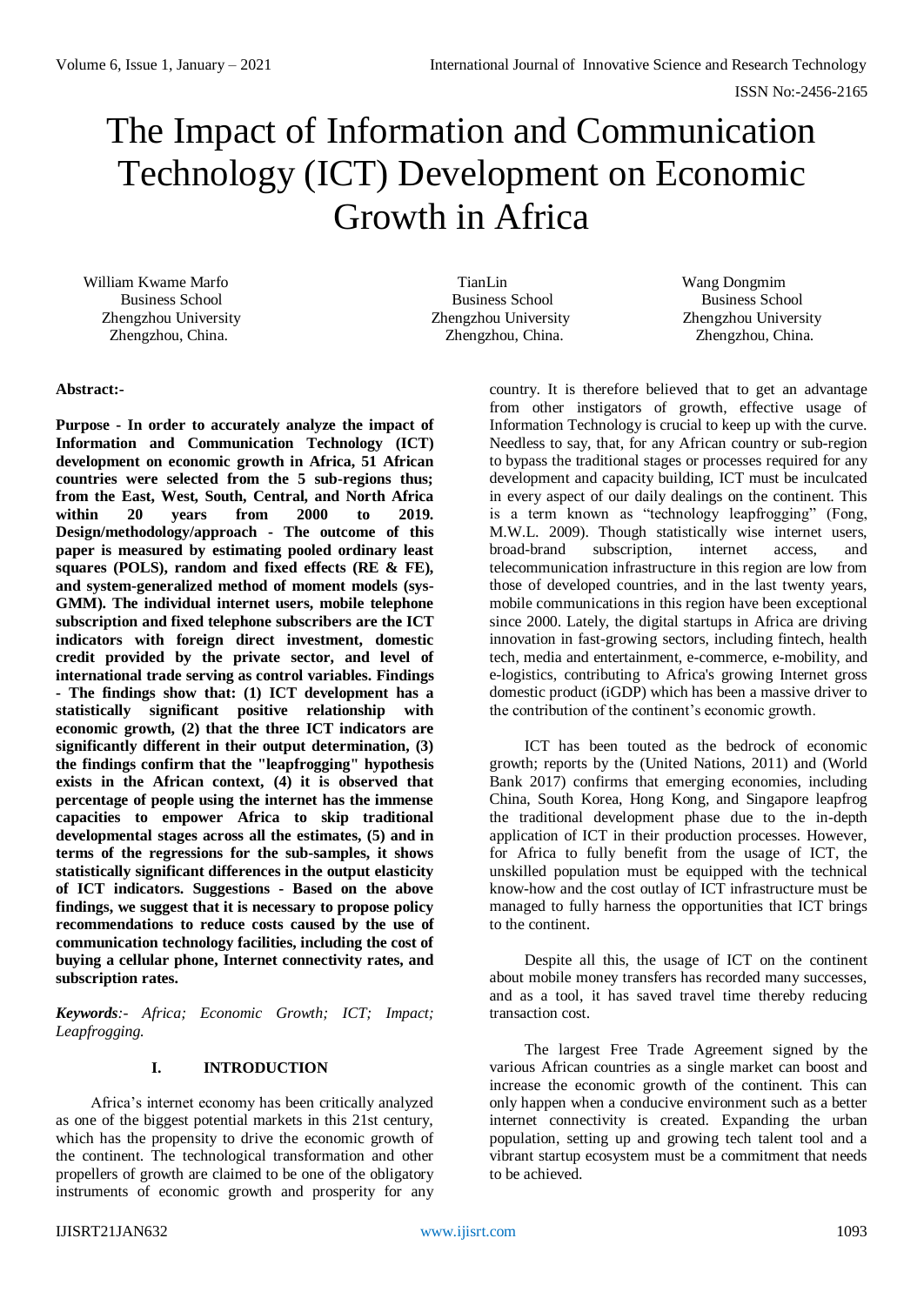On the other hand, there are therefore several factors that determine economic growth, and by definition, is the rise and combination of the goods and services produced in a country by all firms and enterprises over a certain period. Such economic factors include, social and political, foreign direct investment, financial development, employment rates, investment (both public and private), capital (human and physical), public expenditure, and exchange rates to mention a few, which impact economic growth, the implication of each are in their own distinct way. Hence, there is a mixture of factors that can have a major impact on the country's economic growth. Therefore, the study of economic growth is an ongoing event that is still gaining relevance in contemporary literature. The development and investment in ICT have become the stepping stone for growth in productivity, which has underpinned the foundation for improvement in the standard of living of the people. The use of ICT services has contributed to the positive transformation of lives and livelihoods in the rural African settings evidenced by job-creation, increased income, cost minimization, reduction in uncertainty and risk to mention a few.

An in-depth study has been carried out and documented on the relationship between ICT and economic growth in the literature, particularly for developed, emerging, developing, and exclusive studies on specific African economies due to the data on ICT variables.

Within the context of the "leapfrogging" hypothesis, this study fills that gap, which largely differs from similar works on the ICT-growth nexus by engaging a new dialogue, which is exclusive to evaluate the impact ICT development has on economic growth in Africa. The question to be asked is, will the impact of ICT on economic growth aid Africa to skip some developmental stages? In the quest to answer this important question, the three stated objectives of these studies will be the foundation on which the results of the question will be based on. They are, (1) to examine the impact of ICT development on economic growth in Africa, (2) to show whether the ICT "leapfrogging" hypothesis holds in the African context, and (3) to assess whether ICT development possesses growthstimulating potentials in Africa, and to the best of our knowledge, this study will be one of its kind to aid the evaluation of that claim. In essence, the outcome of this study will bring about a revival in the area of policy discussions on how the developing ICT sector will generate a greater contribution to the economic growth of the continent and by extension engender a new course of action on how Africa can use ICT opportunities to advance the socio-economic goals of the continent. In 2001, Steinmueller explained that, for the "leapfrogging" hypothesis to hold, the impact of the output elasticity on the three ICT indicators should differ significantly across the five sub-regions: Central Africa, East Africa, North Africa, South Africa, and West Africa. That is, in realistic terms, any of the three ICT indicators that have the largest output determination should be the variable to provide evidence to enable Africa to skip traditional developmental stages in addition to validating the positive growth impact of ICT.

The relationship impact that exists between ICT and economic growth will differ significantly in its output growth base on their contributions in the five sub-regions. Therefore, the ICT-growth relationship will be studied in terms of its methodological approach, and hence its empirical style will differ in several aspects: (1) the sample contains 51 African countries, (2) the focus is on the ICT flourishing dispensation, that is, from 2000-2019, and (3) four empirical techniques - pooled ordinary least squares (POLS), random and fixed effects (RE & FE) and systemgeneralized method of moments (sys-GMM) is applied. The rapid development and investment in ICT usage during these periods deem it a thought-provoking phenomenon to be investigated. Likewise, an augmented Cobb-Douglas production function, which consists of gross fixed capital formation, labor force participation rate, internet users, mobile subscribers, and fixed telephone subscription is employed with the level of international trade, financial development, and foreign direct investment as control variables. All data are rightfully sourced from the World Bank Development Indicators and Internet World Stats.

The subsequent sections of the study are arranged in this order: Section 2 will talk about the empirical relevant literature review of ICT impact on Africa and details formalized facts on the trend of ICT among African countries, Section 3 outlines the empirical approach and data, Section 4 discusses the results while Section 5 gives the summary of findings, conclusion, and recommendations.

### **II. EMPIRICAL LITERATURE REVIEW OF ICT IMPACT ON AFRICA**

A major number of macro-level studies have been conducted on the relationship between ICT development and economic growth within the bracket of these four major worldwide economies; developed, emerging, developing, and underdeveloped states. Base on the scope of study and the econometric methodologies adopted, the evidence from these four major economies might be showing opposing results.

In developed countries, some studies have shown in the World Development Journal, as stated by Thoman Niebel, that ICT plays a significant role in developing 59 major states from 1995 to 2010, based on their empirical evidence. According to them, the observed excess of returns from the ICT investment enhanced the positive link between ICT and economic development. That is why, the developed region excessively used the advanced technology in their operating activities of a state compared to emerging and developing nations (Niebel, 2018). In the same line of studies, in 2020, Kashif Iqbal with others drives the same research on the Belt and Road (BRI) based on emerging states, especially China by stating that from 2000-2017, a positive migration and economic development has been seen in fifty-nine BRI states due to the continuous development of ICT projects within the region (Iqbal, Peng, & Hafeez, 2020). All these states focused on empirical research, and as a result, most scholars have proposed that developing proper legislation and policies to upgrade the ICT diffusion, R & D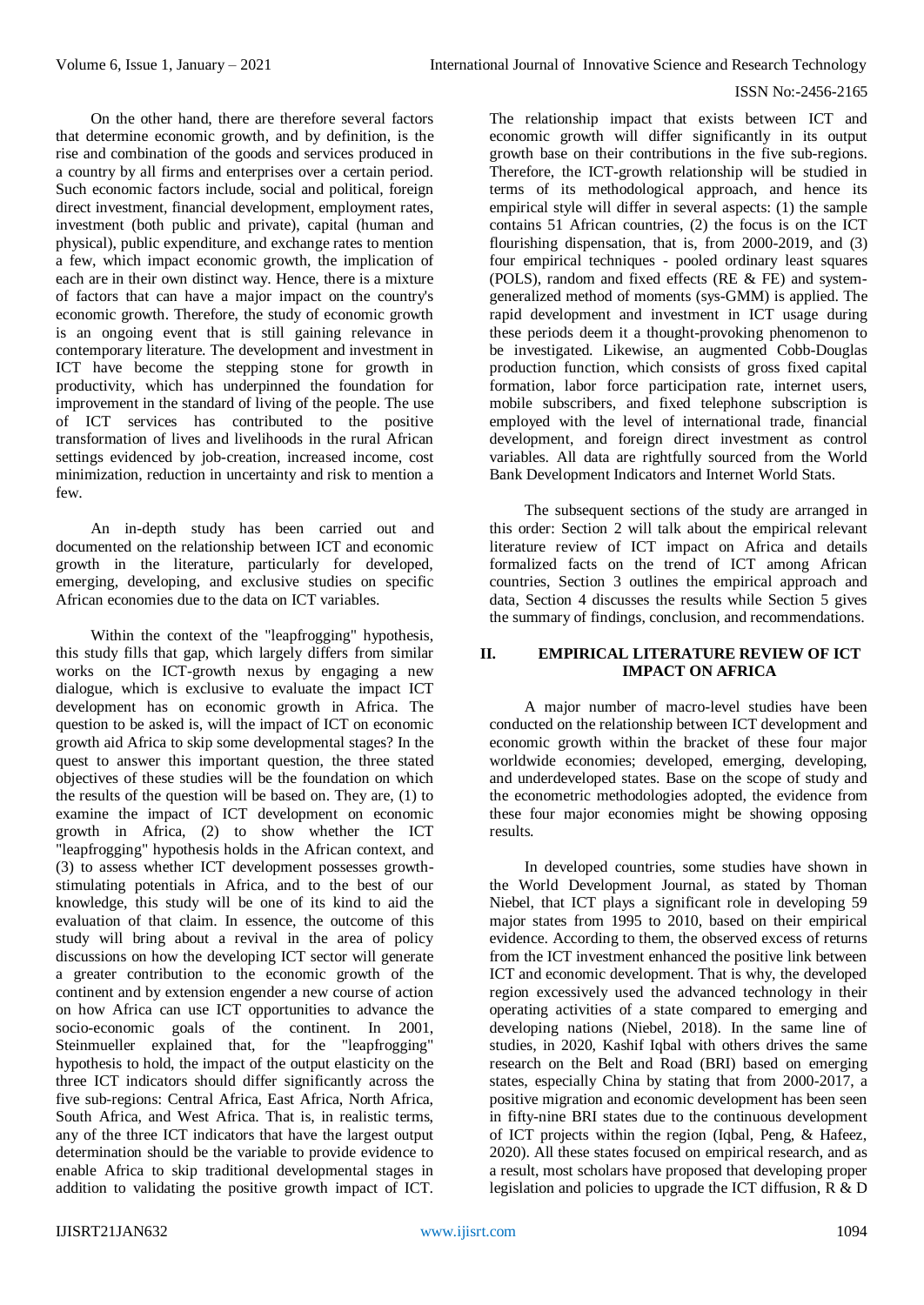investment, and economic growth initiatives in upcoming years will be the way forward.

In studies related to Africa-Specific Countries, Jeremiah Ejemeyovwi, (2018) with others majorly examines how such technology-based human development can upgrade the economic status of the under-developed states. In their empirical research analysis, they concluded that the investment in the ICT projects did not generate a statistically significant relationship with the African's development because of the existence of various factors that result in the attribution of relatively low telecommunication's investment accompanied by the high cost of technological acquisition in their hash policy environment (Ejemeyovwi, Osabuohien, & Osabohien, 2018). In the following year, Girmay Giday Haftu also empirically analyzed the influence of the internet and mobile phone on Sub-Sahara Africa's per capita income from 2006-2015. These scholars used panel data of 40 underdeveloped states in which the robust two-step system GMM outcomes depicted that the growth in mobile phone penetration directly contributed to the GDP per capita of this region. As a 10% increase in mobile phone, penetration causes a 1.2% change in the GDP per capita of the underdeveloped African state, so the improvement of such ICT skills reduces the poverty level by raising the per capita income of its population (Haftu, 2019). Recently, similar outcomes were generated by Simplice Asongu and Nicholas Odhiambo by considering how ICT modulates the impact of foreign direct investments (FDI) on the economic growth of 25 Sub-Saharan African states period of 1980-2014. Their empirical evidence is based on a generalized method of moments and concluded that ICT directly modulates the FDI to positively boost the net effect on the overall economic growth dynamics (that is real GDP, GDP, and GDP per capita) of this region (Asongu & Odhiambo, 2020).

From the Internet World Stats, the penetration rate of internet users in Africa stands at 39.3% translating into an internet growth rate of 11.5% whiles the rest of the world shows 62.5% showing a growth rate of 88.5% from December 2000 to September 2020. Considering the five sub-regions of Africa and their respective Internet penetration rate (% of the population), the statistics show that Kenya which is at the East part of Africa has the highest penetration rate of 87.2%, followed by Mauritius with 67.0% located at the Southern part of Africa, next is Morocco located at the Northern part of Africa with an internet penetration rate of 64.3%, Cabo Verbe, located at the West part of Africa also has a rate of 63.3% and finally Gabon at the Central part of Africa has a penetration rate of 58.8%. All these respective countries have the highest internet penetration rate at their various sub-regions of Africa as of the end of September 2020. On the number of individuals using the internet from the last day of December 2000 to the last day of September 2020, statistics reveal that Kenya had a record of 200,000 people using the internet as of December 2000 but by the close of September 2020, the figure stood at more than 46 million people, the next country, South Africa recorded 2.4 million as at December 2000 and had more than 32 million people using the internet as at September 2020. Subsequently, Egypt had recorded

450,000 people using the internet as of December 2000 and had catapulted its number to more than 49 million people. Nigeria which has the highest population in Africa had 200,000 people using the internet as at the end of December 2000 but had increased it to more than 126,000 million showing an increase of about 15% more of its population added to the bracket of the internet users and lastly Ethiopia which had a record of 10,000 people using the internet but as of September 2020, had increased its number to more than 20 million. (Internet World Stats). In a nutshell, the facts and figures from the Internet World Stats show that there has been a massive increase in the use of the internet on the continent which will eventually boost the economic growth of the continent as a result of using mobile phones in addition to multiple subscriptions to different service providers or networks.

## **III. DATA AND MODEL**

The objective of this current study is to determine the impact of ICT infrastructure development on African countries' economic growth. The aspect of ICT infrastructure investment has been studied by taking different dimensions of it. These include internet usage, mobile subscription, and fixed telephone subscribers. The impact of all these dimensions is to be studied on the economic growth of African countries. For this purpose, the secondary panel data were collected from these countries for 20 years. The particular countries from which these data were collected include the five sub-regions of Africa (51 countries), thus Central Africa, East Africa, North Africa, South Africa and West Africa. To ensure that the reliability of the collected data and the accuracy of the results remain intact, the researcher has collected data from reliable databases such as the World Bank Development Indicators, Global Economy, Google-IFC report, and Internet World Stats.

## *3.1. Model Specifications*

The key variables in these studies are categorized into dependent, independent, and control variables. The dependent variable is the GDP per capita (GDPPC) which is for measuring the country's economic growth. The independent variables which are for information and communication technology (ICT) include Internet usage (INTUSAGE), Mobile Telephone Subscriptions (MOBILE), and fixed telephone subscribers (FIXED TELE). The other independent variables are gross fixed capital formation (GFCF); and labor participation (LABOR). The study also includes control variables for robustness, such as financial development (FD); foreign direct investments (FDI), and trade (TRADE).

## *3.2. Summary statistics and correlation matrix analysis.*

Table 1. below shows the relative summary statistics of these indicators for the full sample across the five subregions. The highest average gross domestic product per capita (GDPPC) for the full sample is US\$2081.10. Likewise, the average gross fixed capital formation (% of GDP) shows at US\$19.25. Also, the domestic credit provided by the private sector (DCPS) has an average of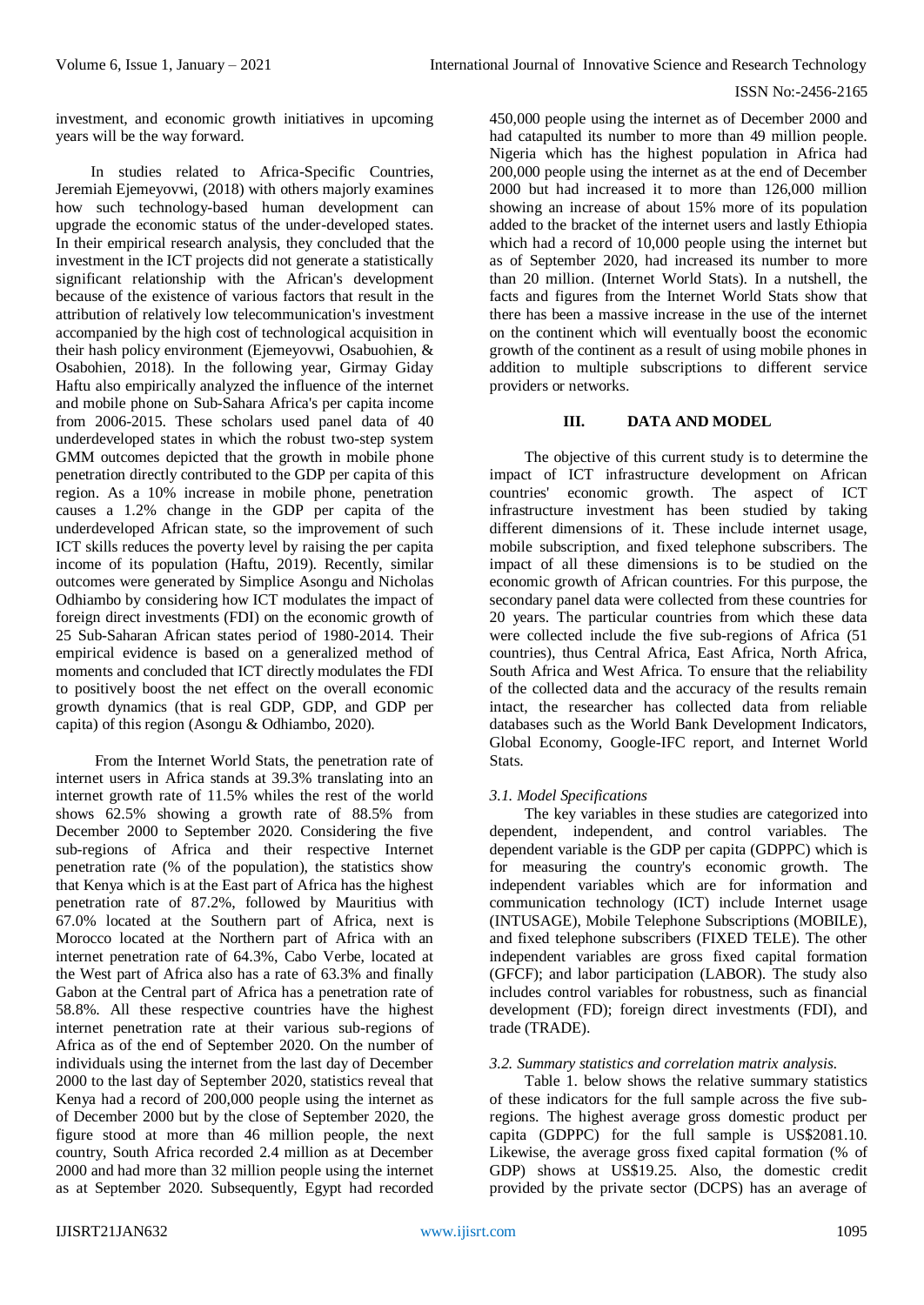US\$17.4. The labor participation rate (LABOR) stands at US\$68.3 while foreign direct investment (FDI) depicts an average rate of US\$4.6. The average of trade, which represents the level of international trade (% of GDP) records at US\$54.6. On the ICT variables, Mobile Telephone Subscriptions (MOBILE) and fixed telephone subscribers (FIXED TELE) have an average figure of US\$45.9 and US\$2.9 respectively, whiles the internet records the average number of users at US\$8.25.

| <b>Variable</b>   | <b>Obs</b> | Mean      | Std. Dev. | Min        | <b>Max</b> |
|-------------------|------------|-----------|-----------|------------|------------|
| <b>GDPPC</b>      | 1000       | 2081.1310 | 3027.4470 | 0.0000     | 22942.580  |
| <b>GFCF</b>       | 1000       | 19.2500   | 10.4600   | 0.0000     | 59.7230    |
| <b>DCPS</b>       | 1000       | 17.4070   | 15.1750   | 0.0000     | 84.0520    |
| <b>LABOR</b>      | 1000       | 68.2870   | 44.1950   | 0.0000     | 347.9970   |
| <b>FDI</b>        | 1000       | 4.5760    | 8.2880    | $-11.6350$ | 103.3370   |
| <b>TRADE</b>      | 1000       | 54.5650   | 30.1250   | 0.0000     | 244.8880   |
| <b>MOBILE</b>     | 1000       | 45.8610   | 43.4300   | 0.0000     | 198.1520   |
| <b>INTERNET</b>   | 1000       | 8.2540    | 12.4020   | 0.0000     | 74.3760    |
| <b>FIXED TELE</b> | 1000       | 2.9070    | 4.7030    | 0.0000     | 30.3780    |

Source: Author's compilation

**Acronyms:** GDPPC: Gross Domestic Product per Capital; GFCF: Gross Fixed Capital Formation; and DCPS: Domestic Credit provided by Private Sector.

**3.3 The theoretical framework and model Specification**

The most commonly used model to analyze the impact of ICT investments on output growth is Solow's neoclassical model, where the technological factor, or total factor productivity, is a parameter of great importance. It includes all other factors of production that cannot be explained by capital and labor alone. Hence, technology is often determined by innovations, externalities, human capital, and investment decisions. There are reasons to believe in a positive relationship between the Solow residual and ICT indicators, making the neoclassical model suitable to use in this context. Also, to evaluate the development and its impact of ICT using the full and sub-samples, the study adopts a Cobb-Douglas production function, represented as

$$
Y_{it} = A_{it} L_{it}^{\beta 1} + L_{it}^{\beta 2} + e^{uit}, \quad i = 1, 2, \dots \dots \dots \dots N; \quad t = 1, 2, \dots \dots, T \dots (1)
$$

Yit is output stock, A is the technological parameter affecting K and L; K and L are the stocks of capital and labor, respectively. This empirical approach modifies the methodology outlined by Solow, R.M. (1956). A vector of ICT variables, Z, a row vector of control variables, X, and regional dummy variables (to capture variations across the five sub-regions) is included to achieve this study's objectives. Without applying a constant return to scale by using a natural logarithm, the model can be transformed as follows:

$$
lnY_{it} = \beta_0 + \beta_1 lnL_{it} + \beta_2 lnK_{it} +
$$
  

$$
\beta_3 lnZ'_{it} + \beta_4 lnX'_{it} + \delta_i + \gamma_t + \mu_{it} \dots (2)
$$

Where lnYit is the natural logarithm of GDPPC; lnKit, the natural logarithm of gross fixed capital formation (% of GDP); lnLit, the natural logarithm of labor participation, Zit is the vector of natural logarithms of ICT variables (internet usage, mobile subscription and fixed telephone subscribers);

Xit is the vector of control variables (Foreign direct investment, trade and financial development) in natural logarithms; δi represents year dummies (which controls for common stocks, such as the global financial crises of 2007- 2009), γt indicates regional dummies; and uit is the general error term.

Furthermore, if the study variables are categorized, and dependent variables are for measuring the country's economic growth. These include GDP per capita (GDPPC). The independent variable, information, and communication technology (ICT) variables include Internet usage (INTUSAGE), mobile telephone subscriptions (MOBILE), and fixed telephone subscribers (FIXED TELE). The other independent variables are gross fixed capital formation (GFCF); and labor participation (LABOR). The study also includes control variables such as financial development (FD); foreign direct investments (FDI), and trade (TRADE). Based on all these variables, the following regression models for the two dependent variables can be developed;

 $GDPPC_{it} = \beta + \beta_1 LABOR_{it} + \beta_2 GFCF_{it} +$  $\beta_3 MOBILE_{it} + \beta_4 FIXED_{it} + \beta_5 INTUSAGE_{it} +$  $\beta_6 FD_{it} + \beta_7 FDI_{it} + \beta_8 TRADE_i + \delta_i + \gamma_t + \varepsilon_{it}$ **……………………………………………** (**3**)

In the equation above, GDPPCit denotes economic growth, LABORit represents labor participation in Africa, GFCFit indicates non-ICT capital available in the continent, MOBILEit denote a mobile telephone penetration, FIXEDit represent fixed telephone subscriptions, INTUSAGEit measure the percentage of people using the Internet in Africa, FDit indicates the level of financial development, FDIit represent the net inflow of foreign direct investment in the region, and TRADEit represent the level of international trade. The error term is shown by εit. δi and γi represents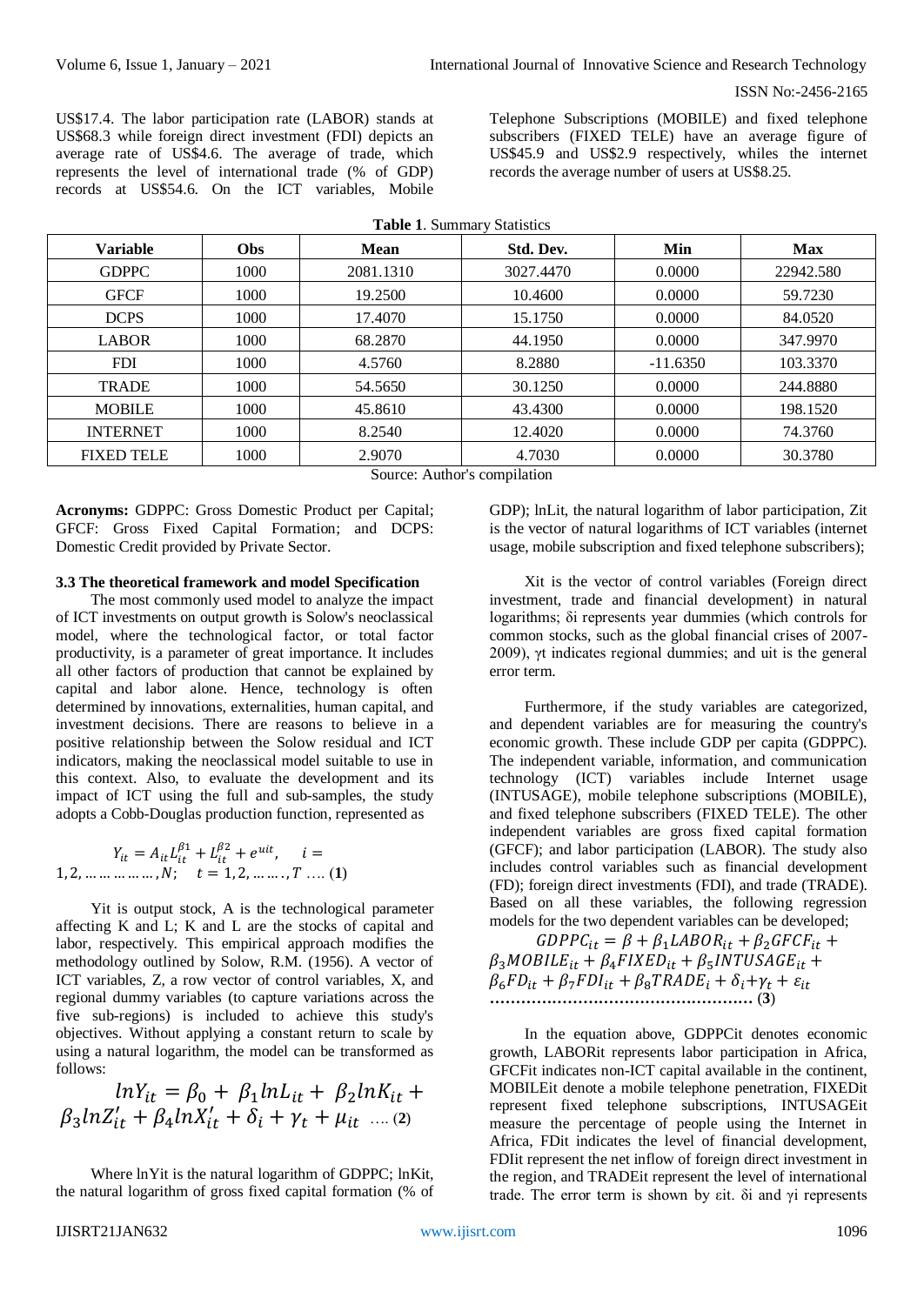year and regional dummies respectively. i the country of data collection while t represents the time of data collection.

The research uses a panel of 51 countries (N) over 20 years. The survey is classified into five sub-regional outlines Central Africa, East Africa, North Africa, South Africa, and West Africa. To systematically determine the value of ICT for economic development, the research adopts the use of static and dynamic models. The econometric research is conducted on the complete sample and the sub-sample of the areas. The adoption of these techniques serves as robustness for each other to observe the accuracy of the effect of ICT variables on development. Static models are pooled ordinary least squares (POLS) that do not enable heterogeneity across panels and fixed effects (FE) models here consider panel heterogeneity, although dynamic models are generalized moment process systems (sys-GMM).

The research uses system-generalized methods of the moment (sys-GMM) to measure the ICT component's economic effect on the economy. It also uses the Fixed Effects (FE) model, which considers the panel's variability and the POLS as the baseline model for the whole study.

## **IV. RESULTS AND DISCUSSIONS**

## **4.1. Pooled OLS estimation results**

The results for the full sample estimation through the POLS are represented in table 2. The first two columns are showing the results of the main regression where gross domestic product per capita is the dependent variable and the ICT indicators have been included as independent variables. Whereas the factors like FDI, DCPS, FDIGDP act as control variables. The results in the first two columns show that there is the presence of a positive and significant association between the ICT variables and economic growth as depicted by GDPPC. The coefficients for MOBILE, FIXED TELE, and INTERNET are 0.3749%, 0.2924%, and 0.4155% respectively and the models estimated for robustness depict similar estimations as well in the third and fourth columns. These results are in with the findings of (Adeleye and Eboagu 2019; Amiri and Woodside 2017) who found a positive relationship impact of ICT variables and economic growth. However, the findings of this study

contrast with the results of (Baharini and Quaffas 2019), who suggest a negative impact of the ICT variables on economic growth. Several valuable findings emerge from the results that is, the output of the coefficient for INTERNET is the largest indicating that an increase in Internet usage and subscription will have a stimulating effect on the economic growth of the continent compared to other ICT factors. In addition, our findings are in accordance with most previous empirical studies that showed a significant positive effect of the internet on economic growth in developing countries (Andrianaivo and Kpodar 2011; Sassi and Goaied 2013; Wamboye et al. 2015; Pradhan et al. 2018; etc.). The leapfrogging hypothesis is also found to be true among the three indicators. INTERNET is most probably the cause for the development and growth to occur in Africa. The positive effects of the estimates or coefficients of ICT indicators are harmonious with previous expectations as the presence of ICT presents a framework for the delivery of various services in the form of fintech, health tech, media and entertainment, e-commerce, e-mobility, and e-logistics. Moreover, the presence of technology improves the proficiency, productivity, and abilities of the labor force and further communication among firms and industries.

The gross fixed capital formation (GFCF) which is among the factors of production is found to have a positive and significant association for ICT regressions and is significant at the 1 percent level, respectively. The positive and significant association authenticates the role that capital formation plays in economic growth. This finding follows findings from similar studies from (Adeleye and Eboagu 2019) that show the positive and statistically significant relationship between economic growth and ICT variables. The capital input in this scenario is an important consideration for driving the economic growth in Africa. The impact of Labor is also found to be significant and positive, which is also according to the prior expectation that labor productivity is an essential factor for the stimulation of economic growth. The DCPS, however, has a negative association with economic growth showing that an increase in credit lend to the domestic sector will impede the growth of the continent because of the mismanagement of the facility.

**Table 1**. Pooled OLS estimation results (Dep. Variable GDPPC, log)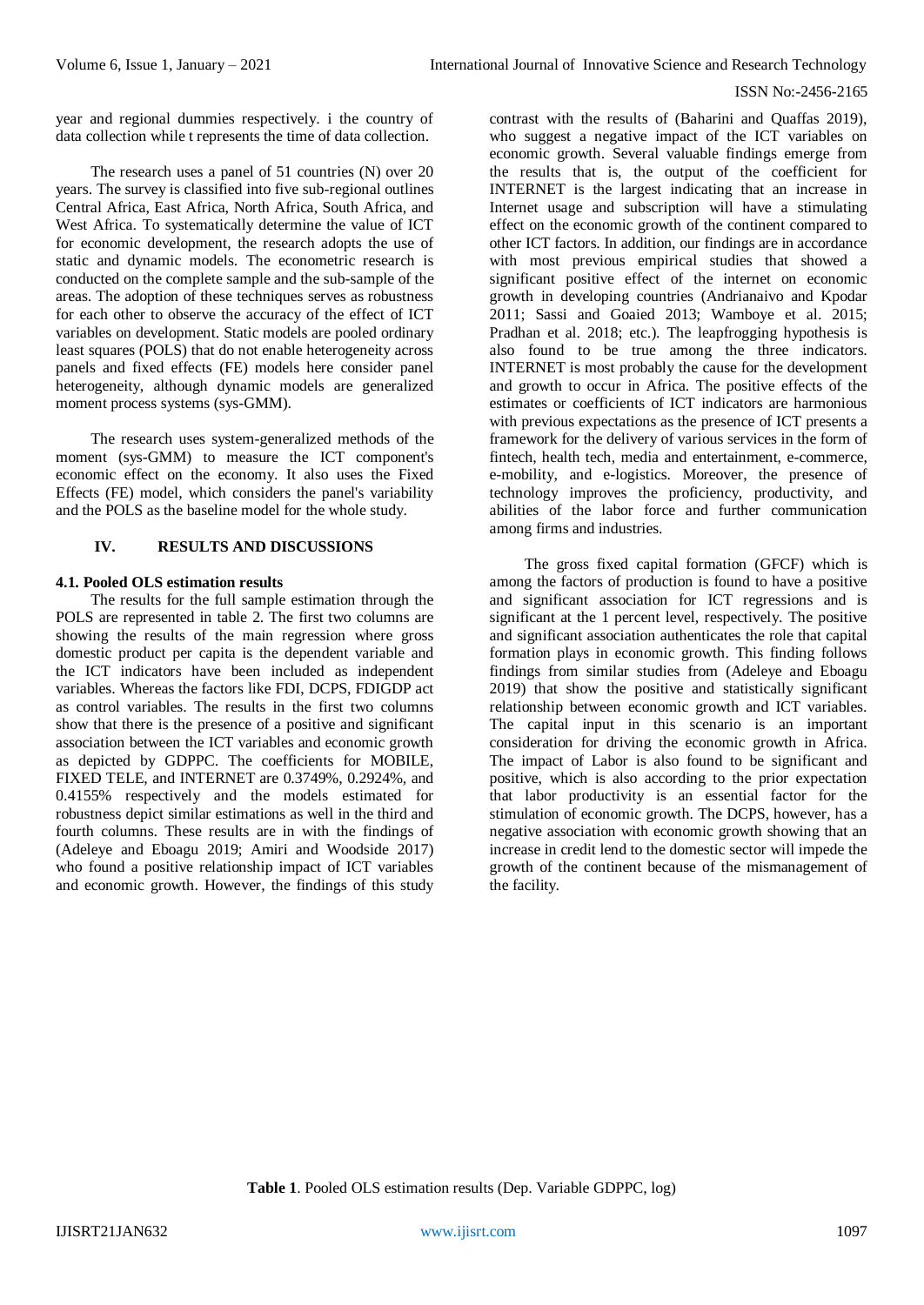ISSN No:-2456-2165

|                     |              | <b>Main Regression</b> |              | <b>Robustness Check</b> |
|---------------------|--------------|------------------------|--------------|-------------------------|
|                     | $[1]$        | $[2]$                  | $[3]$        | $[4]$                   |
| GFCF, log           | 0.2968***    | $0.2940***$            | 0.2968***    | $0.2940***$             |
|                     | (4.9036)     | (5.0002)               | (5.1370)     | (5.0774)                |
| Labour, log         | $0.3104***$  | 0.0718                 | $0.3104***$  | 0.0718                  |
|                     | (5.4703)     | (0.7567)               | (5.4135)     | (0.7860)                |
| DCPS, log           | $-0.2728***$ | $-0.2547***$           | $-0.2728***$ | $-0.2547***$            |
|                     | $(-7.6820)$  | $(-7.1414)$            | $(-6.4492)$  | $(-6.7532)$             |
| FDIGDP, log         | 0.0005       |                        | 0.0005       |                         |
|                     | (0.0296)     |                        | (0.0276)     |                         |
| Internet, log       | $0.4155***$  |                        | $0.4155***$  |                         |
|                     | (13.8362)    |                        | (12.0444)    |                         |
| Fixed Tele., log    | $0.2924***$  | 0.3939***              | $0.2924***$  | 0.3939***               |
|                     | (11.8979)    | (18.4797)              | (10.7004)    | (16.6317)               |
| Trade, log          |              | $0.2081*$              |              | $0.2081*$               |
|                     |              | (2.1916)               |              | (2.0778)                |
| Mobile, log         |              | $0.3749***$            |              | $0.3749***$             |
|                     |              | (12.7453)              |              | (10.2086)               |
| East Africa         | $-0.5510***$ | $-0.5393***$           | $-0.5510***$ | $-0.5393***$            |
|                     | $(-7.9512)$  | $(-8.3514)$            | $(-6.7310)$  | $(-6.9993)$             |
| South Africa        | $-0.4095***$ | $-0.4827***$           | $-0.4095***$ | $-0.4827***$            |
|                     | $(-4.2931)$  | $(-5.2772)$            | $(-3.8150)$  | $(-4.7789)$             |
| West Africa         | $-0.2826***$ | $-0.3964***$           | $-0.2826**$  | $-0.3964***$            |
|                     | $(-3.4161)$  | $(-4.9311)$            | $(-2.7742)$  | $(-4.0866)$             |
| Central Africa      | $-0.6174***$ | $-07148***$            | $-0.6174***$ | $-0.7148***$            |
|                     | $(-9.2718)$  | $(-11.4598)$           | $(-7.7173)$  | $(-8.9502)$             |
| Constant            | 5.9507***    | 5.7573***              | 5.9507***    | 5.7573***               |
|                     | (20.7738)    | (21.7424)              | (20.1919)    | (20.5477)               |
| <b>Year Dummies</b> | <b>YES</b>   | <b>YES</b>             | <b>YES</b>   | <b>YES</b>              |
| R-Squared           | 0.7459       | 0.7276                 | 0.7459       | 0.7276                  |
| F Statistic         | 69.5399      | 70.4479                | 73.2846      | 75.4926                 |
| No. of Obs.         | 717.0000     | 795.0000               | 717.0000     | 795.0000                |

Source: Author's Compilations

**Acronyms:** EA: East Africa, SA: South Africa; WA: West Africa; CA: Central Africa; and NA: North Africa. The ∗∗∗, ∗∗, ∗ are statistically significant at 1%, 5%, and 10% levels respectively, t-statistics (in parentheses) are based on white heteroscedasticity-consistent std. errors

The control variable TRADE is statistically significant and shows an asymmetric relationship with the economic growth at the 10 percent level.

The year dummies were controlled and the goodness of fit of the models shows that the proportion of variation in the dependent variable explained by the regresses varies from 72%-75%. Across all four models, the values of the Fstatistic show that the regresses are jointly significant and contribute to explaining the economic growth.

The results for the full sub-sample for the internet and telephone regression through the POLS estimator are exhibited in table 3, while those for the mobile and fixed telephone are depicted in table 4. The findings of these

estimations show that the coefficient for the internet is highest in Central Africa (0.4186%) followed by East Africa (0.2810%). In accordance with the leapfrogging hypothesis, it can be inferred that Internet subscriptions can be provided for facilitating the development in Central Africa with comparison to the other regions of the continent. The fixed telephone elasticities are positive for the regions as well, showing the coefficient is highest in South Africa (0.5223), followed by Central Africa (0.3659), East Africa (0.3343%), North Africa (0.3253%), and the lowest in West Africa (0.0626%), showing the adoption in South Africa will contribute to the facilitation of the development. The coefficients are statistically significant at 1 percent for CA, SA, EA, and NA and are significant at 10 percent for WA. These results show that internet usage and subscriptions will result in the stimulation of growth in the continent compared to the usage of mobiles. The results are statistically significant for other factors as well and impose asymmetric effects on the economic growth of the continent.

**Table 2.** Sub-regions' pooled OLS results (Dep. Variable: GDPPC, log)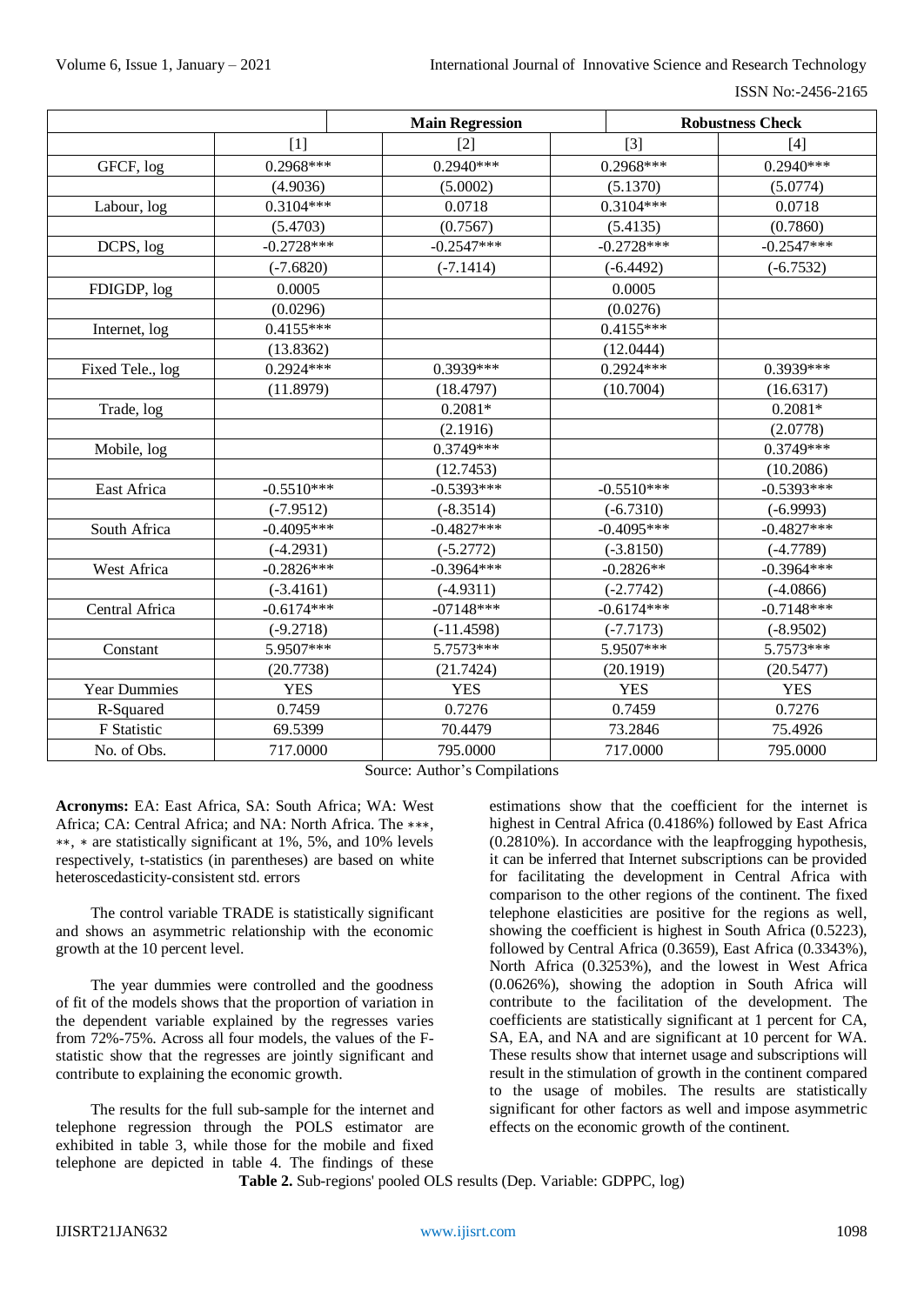| <b>Variables</b>     | <b>CA</b>    | EA          | <b>NA</b>    | <b>SA</b>   | <b>WA</b>   |
|----------------------|--------------|-------------|--------------|-------------|-------------|
| GFCF, log            | 0.0471       | $-0.2190*$  | $-0.3815*$   | $0.8574***$ | 0.1181      |
|                      | (0.2181)     | $(-2.0876)$ | $(-2.5329)$  | (6.8907)    | (1.6989)    |
| LABOUR, log          | 0.2762       | $0.5483***$ | 0.6226       | $-0.3384$   | $-0.1182$   |
|                      | (0.5179)     | (4.9382)    | (1.8876)     | $(-1.3010)$ | $(-0.9584)$ |
| DCPS, log            | $-0.4967***$ | $-0.0738$   | $-0.3304***$ | 0.0382      | $0.1430**$  |
|                      | $(-3.6938)$  | $(-1.2199)$ | $(-4.1452)$  | (0.5188)    | (2.9206)    |
| FDIGDP, log          | $-0.1087$    | $0.0859***$ | $-0.1233*$   | 0.0470      | $-0.0083$   |
|                      | $(-1.8453)$  | (3.8069)    | $(-2.5572)$  | (1.3005)    | $(-0.3141)$ |
| TRADE, log           | 0.5749       | $-0.3874**$ | 0.2287       | $-0.1204$   | $-0.0601$   |
|                      | (1.3191)     | $(-3.0288)$ | (0.6794)     | $(-0.4881)$ | (-0.4722)   |
| <b>INTERNET, log</b> | $0.4186***$  | $0.2810***$ | $0.2627***$  | $0.2079***$ | $0.2634***$ |
|                      | (7.1067)     | (10.3910)   | (8.5629)     | (6.5136)    | (13.8212)   |
| FIXED TELE, log      | $0.3659***$  | $0.3343***$ | $0.3253***$  | $0.5223***$ | $0.0626*$   |
|                      | (6.7539)     | (12.3451)   | (5.3820)     | (12.6966)   | (2.1108)    |
| Constant             | 4.8085***    | $6.4637***$ | 5.5893***    | 5.8794 ***  | $6.4118***$ |
|                      | (5.1421)     | (14.8767)   | (12.9249)    | (9.9241)    | (18.8325)   |
| R-Squared            | 0.7930       | 0.8624      | 0.7862       | 0.8761      | 0.6883      |
| <b>F</b> Statistic   | 51.4317      | 140.5482    | 53.0672      | 142.4611    | 70.9734     |
| No. of Obs.          | 102          | 165         | 109          | 149         | 233         |

Source: Author's Compilations

**Acronyms:** EA: East Africa, SA: South Africa; WA: West Africa; CA: Central Africa; and NA: North Africa. The ∗∗∗, ∗∗, ∗ are statistically significant at 1%, 5% and 10% levels respectively, t-statistics (in parentheses) are based on white heteroscedasticity-consistent std. errors

The results depicted in Table 4 also show that the mobile telephone subscription and the presence of fixed telephone subscribers produce significant effects on the growth of the five sub-regions of the continent. In the adoption of Mobile, the North African region has the highest elasticity (0.2767%), followed by the central African region (0.2722%), South Africa (0.2190%), East Africa (0.2156%),

and has the least effect in West Africa (0.1899), relative to the other sub-regions. Similarly, the output for the fixed telephone elasticities shows that there is a positive and significant association between this ICT factor and the economic growth of African regions. The highest elasticity is present in South Africa (0.5214%), followed by Central Africa (0.4077%), North Africa (0.3876%), and East Africa (0.3681%) and has the least effect in West Africa (0.1211%). These elasticities or the coefficients depict that the impact of the fixed telephone subscriptions is expected to bring about more impactful and developmental changes in the continent.

|                 | <b>CA</b>   | EA           | <b>NA</b>    | <b>SA</b>   | WA          |
|-----------------|-------------|--------------|--------------|-------------|-------------|
| GFCF, log       | 0.0598      | $-0.0991$    | $-0.5140***$ | $0.7758***$ | 0.1482      |
|                 | (0.2560)    | $(-0.8780)$  | $(-4.2205)$  | (6.5712)    | (1.8769)    |
| LABOR, log      | 0.1649      | $0.6023***$  | 0.4136       | $-0.3124$   | $-0.0825$   |
|                 | (0.2829)    | (5.0592)     | (1.7840)     | $(-1.2620)$ | $(-0.5881)$ |
| DCPS, log       | $-0.1932$   | 0.0496       | $-0.2923***$ | 0.0683      | $0.1813**$  |
|                 | $(-1.4544)$ | (0.8181)     | $(-5.0602)$  | (1.0058)    | (3.1053)    |
| FDI, log        | $-0.1061$   | $0.0991***$  | $-0.1653***$ | 0.0378      | $-0.0211$   |
|                 | (-1.6488)   | (4.1671)     | $(-4.0314)$  | (1.0722)    | $(-0.6763)$ |
| TRADE, log      | 0.7467      | $-0.5282***$ | 0.2462       | $-0.1337$   | $-0.2287$   |
|                 | (1.5696)    | $(-3.9641)$  | (1.0303)     | $(-0.5730)$ | $(-1.6014)$ |
| MOBILE, log     | $0.2722***$ | $0.2156***$  | $0.2767***$  | $0.2190***$ | $0.1899***$ |
|                 | (4.7930)    | (8.1025)     | (11.8174)    | (7.2892)    | (10.4970)   |
| FIXED TELE, log | $0.4077***$ | $0.3681***$  | $0.3876***$  | $0.5214***$ | $0.1211***$ |
|                 | (7.0922)    | (12.8949)    | (8.0632)     | (13.3356)   | (3.7452)    |
| Constant        | 3.5897***   | 5.7769***    | $6.2168***$  | 5.6117***   | 6.4351***   |
|                 | (3.6919)    | (12.7907)    | (16.6272)    | (10.2259)   | (16.4773)   |
| R-Squared       | 0.7427      | 0.8380       | 0.8477       | 0.8789      | 0.5906      |
| F Statistic     | 40.8276     | 121.9650     | 85.0550      | 154.5189    | 47.6026     |
| No. of obs.     | 107         | 173          | 115          | 157         | 239         |

**Table 4.** Sub-regions' pooled OLS results (Dep. Variable: GDPPC, log)

Source: Author's Compilations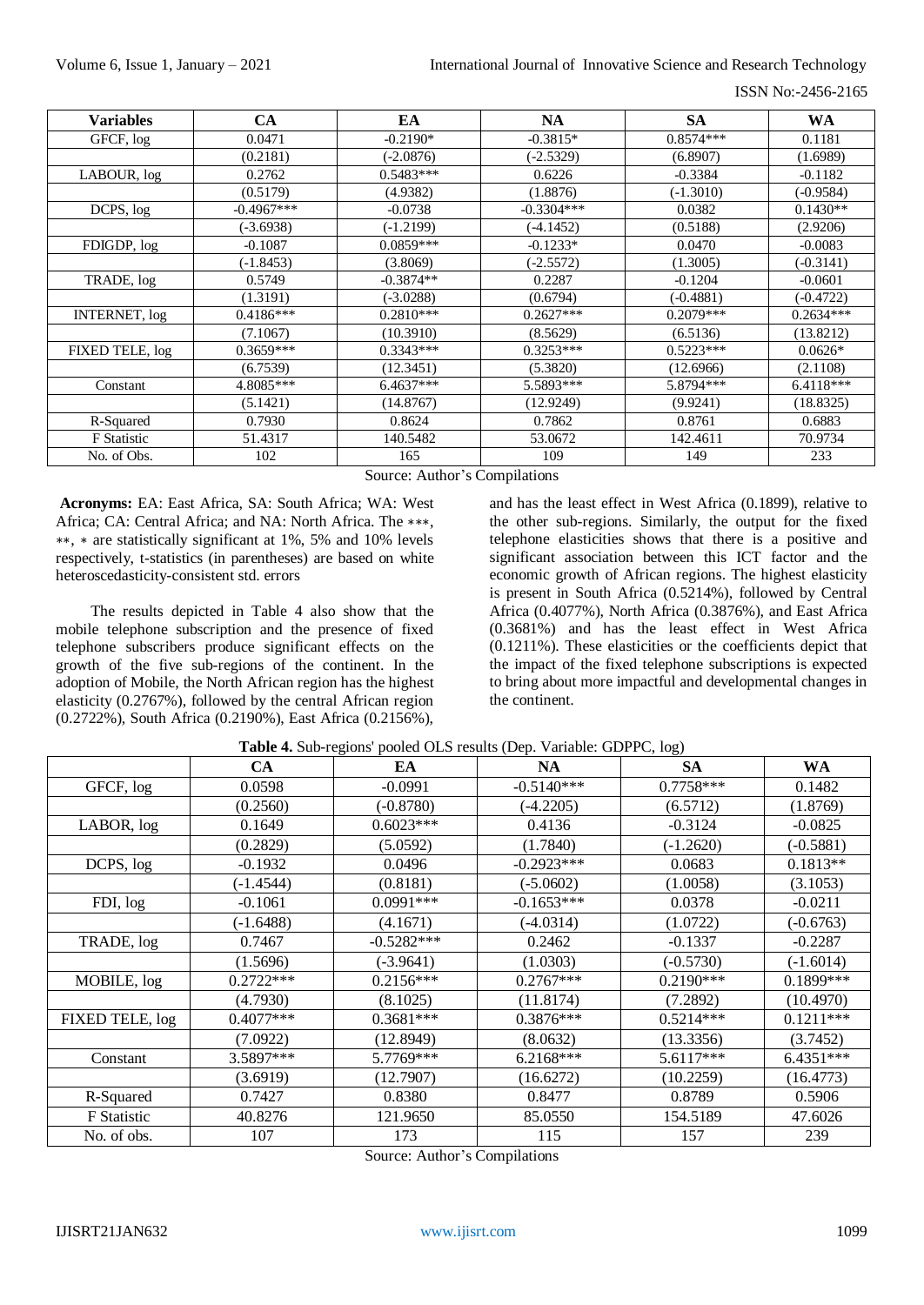**Acronyms:** EA: East Africa, SA: South Africa; WA: West Africa; CA: Central Africa; and NA: North Africa. The ∗∗∗, ∗∗, ∗ are statistically significant at 1%, 5% and 10% levels respectively, t-statistics (in parentheses) are based on white heteroscedasticity-consistent std. errors

In summary from the results obtained in tables 3 and 4, the stimulating impact of ICT factors and the leapfrogging effect of the internet, mobile and fixed telephone subscriptions have been demonstrated. In terms of the impact generated by the outputs of the coefficients, the fixed telephone ranks highest followed by internet and mobile as the dominant enhancers of the economic growth in Africa and contribute to the leapfrogging effect present among the ICT indicators.

## **4.2 Random and fixed effect result**

The pooled OLS estimators may present some degree of heterogeneity, thus the random and fixed effects models are estimated for augmenting the results. The results of the panel fixed and random effects estimation are presented in table 5 for the full sample. The results of the estimation show that the findings are similar to that of the POLS estimation (Table 2), that's, the internet reveals the consistencies of both INTERNET and FIXED TELE is significant growth contributors. Moreover, the leapfrogging hypothesis, the concept that the areas that have poorly developed economy and technology can transcend themselves forward through the adoption of modern systems holds with the internet, which has the largest coefficient showing that internet subscription has the most potent impact on the economic growth of Africa and that it can cause Africa to skip through various developmental changes.

| Table 3. Fixed and random effects results (Dep. Variable: GDPPC, log) |  |
|-----------------------------------------------------------------------|--|
|-----------------------------------------------------------------------|--|

|                      | <b>Main Regression</b> |                                            |              | <b>Robustness Check</b> |
|----------------------|------------------------|--------------------------------------------|--------------|-------------------------|
|                      | FE                     | RE                                         | FE           | RE                      |
| GFCF, log            | $0.0853**$             | $0.0602*$                                  | 0.0853       | 0.0602                  |
|                      | (3.3025)               | (2.0891)                                   | (1.6530)     | (1.1171)                |
| LABOR, log           | $-0.4011***$           | $-0.3289***$                               | $-0.4011***$ | $-0.3289***$            |
|                      | $(-10.8610)$           | $(-8.2916)$                                | $(-5.0402)$  | $(-3.9799)$             |
| DCPS, log            | $-0.0838***$           | $-0.0954***$                               | $-0.0838$    | $-0.0954$               |
|                      | $(-4.0933)$            | $(-4.1488)$                                | $(-1.6461)$  | $(-1.7258)$             |
| FDI, log             | $-0.0018$              | $-0.0050$                                  | $-0.0018$    | $-0.0050$               |
|                      | $(-0.2615)$            | $(-0.6419)$                                | $(-0.1346)$  | $(-0.3509)$             |
| <b>INTERNET, log</b> | $0.1360***$            |                                            | $0.1360***$  |                         |
|                      | (10.0818)              |                                            | (5.2076)     |                         |
| FIXED TELE, log      | 0.0161                 | $0.0665***$                                | 0.0161       | $0.0665*$               |
|                      | (1.1309)               | (4.4279)                                   | (0.4607)     | (2.0668)                |
| MOBILE, log          |                        | $0.1253***$                                |              | $0.1253***$             |
|                      |                        | (9.4729)                                   |              | (5.1465)                |
| Constant             | 8.1758***              | 7.8829***                                  | 8.1758***    | 7.8829***               |
|                      | (57.1921)              | (45.5602)                                  | (26.9053)    | (21.5805)               |
| <b>Year Dummies</b>  | <b>YES</b>             | <b>YES</b>                                 | <b>YES</b>   | <b>YES</b>              |
| R-Squared            | 0.8415                 |                                            | 0.8415       |                         |
| F Statistic          | 136.7793               |                                            | 37.5507      |                         |
| Hausman (p-value)    | 0.0000                 |                                            | 0.0000       |                         |
| No. of obs.          | 717                    | 751<br>$\alpha$ $\alpha$ $\alpha$ $\alpha$ | 717          | 751                     |

Source: Author's Compilations

**Acronyms:** RE: Random Effects; FE: Fixed Effects. The ∗∗∗, ∗∗, ∗ are statistically significant at 1%, 5% and 10% levels respectively, t-statistics (in parentheses) are based on white heteroscedasticity-consistent std. errors

Additionally, the effects of labor and capital investments (positive) are also consistent with the findings reported in Table 2. However, the DCPS, domestic credit to the private sector, which shows the amount of credit extended to the domestic market for extension and development has a negative effect on the economic growth and is significant on the 1 percent level. The goodness of fit, that's the R-squared value of the models shows that the proportion of variation in the dependent variables explained by the independent and control variables is 84.15 percent and the F-statistic is also showing that the regresses are jointly significant in explaining the change and growth in the economic output of Africa. Moreover, in both the models, the fixed effects are significant as indicated by the Hausman test.

#### **4.3. System GMM results (Dep. Variable: GDPPC, log)**

In the next step, to evaluate the robustness of the results, the regresses are estimated through the application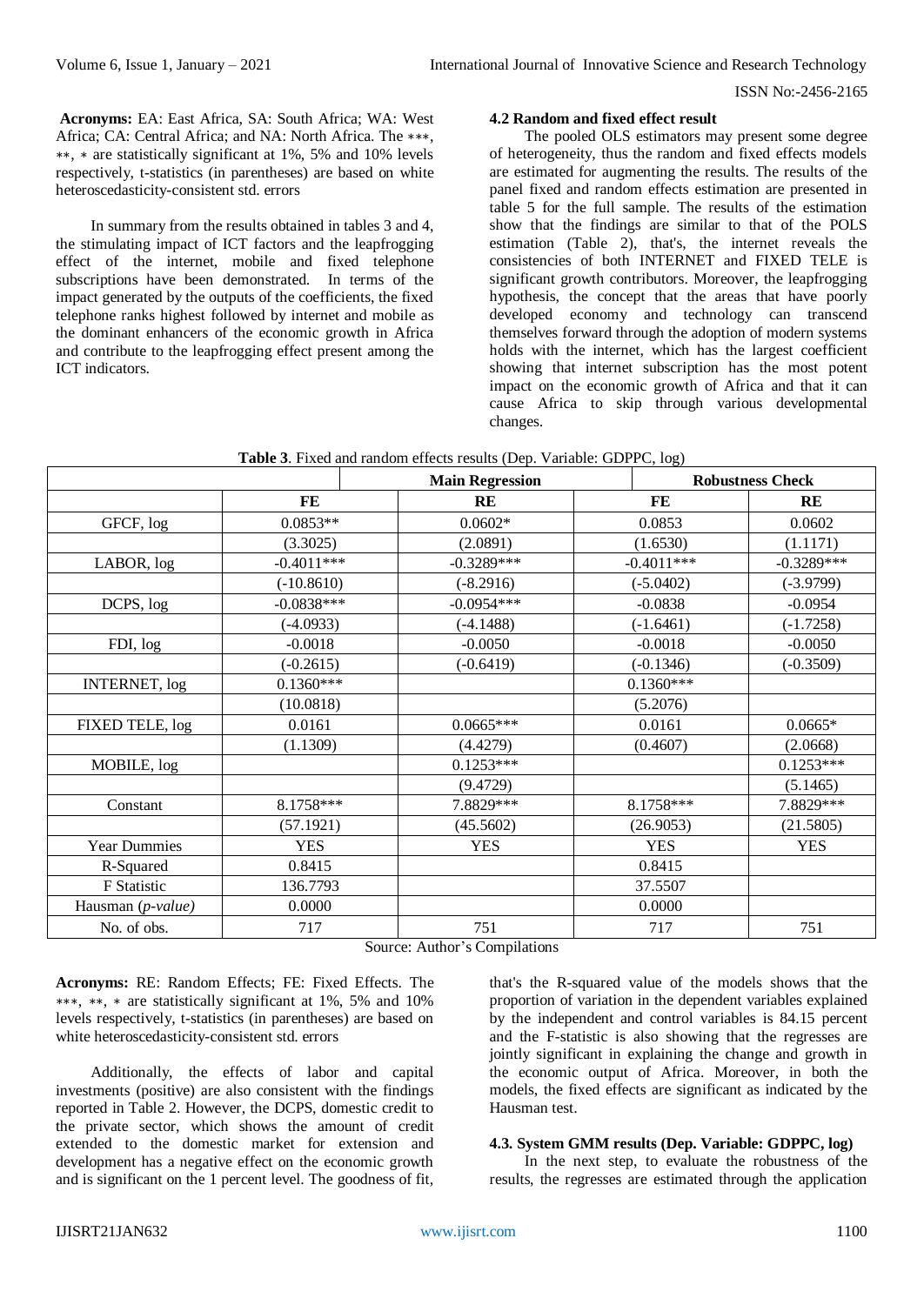of the systematic GMM approach which controls for the probable heteroscedasticity, endogeneity, and effect of omitted variables. The results of the estimation are depicted in table 6. All three ICT indicators, thus internet, mobile, and fixed telephone are significant whereas the coefficient for internet is negative. The results indicate that the unobserved heterogeneity is now accounted for. The results again indicate the leapfrogging potential for the ICT indicators, stating that they can boost the economic growth of the African economies as they have considerably significant output elasticities. Concerning the goodness of fit of the model, there is evidence that no serial correlation prevalent in the study as the AR2 statistics and the Hansen statistic is showing that the null hypothesis cannot be rejected at the 5 percent level of significance. Therefore, the results of this estimation can be used for drawing inferences about factors involved in the study.

|                      |               | <b>Main Regression</b> |             | <b>Robustness Check</b> |
|----------------------|---------------|------------------------|-------------|-------------------------|
|                      | 1             | $\overline{2}$         | 3           | 4                       |
| L.GDPPC, log         | 0.9086***     | $0.9770***$            | 0.9086***   | $0.9770***$             |
|                      | (60.7017)     | (58.2115)              | (14.4247)   | (20.5606)               |
| GFCF, log            | $0.0332*$     | $0.0492***$            | 0.0332      | 0.0492                  |
|                      | (2.2212)      | (3.3741)               | (0.9187)    | (1.1489)                |
| LABOR, log           | $-0.0212$     | 0.0152                 | $-0.0212$   | 0.0152                  |
|                      | $(-0.6642)$   | (0.7429)               | $(-0.3338)$ | (0.2787)                |
| DCPS, log            | $-0.1080***$  | $-0.0721***$           | $-0.1080*$  | $-0.0721$               |
|                      | $(-6.0978)$   | $(-5.6067)$            | $(-2.0505)$ | $(-1.8713)$             |
| FDI, log             | 0.0119        | $-0.0368**$            | 0.0119      | $-0.0368$               |
|                      | (1.4096)      | $(-2.9923)$            | (0.4880)    | $(-0.7766)$             |
| <b>INTERNET, log</b> | $-0.0450***$  |                        | $-0.0450$   |                         |
|                      | $(-3.7534)$   |                        | $(-1.2752)$ |                         |
| FIXED TELE, log      | $0.1643***$   | 0.0144                 | $0.1643*$   | 0.0144                  |
|                      | (8.5705)      | (0.8878)               | (2.0814)    | (0.2927)                |
| MOBILE, log          |               | $0.0678***$            |             | $0.0678*$               |
|                      |               | (6.4530)               |             | (2.1625)                |
| Constant             | $-38.5202***$ | 34.6199***             | $-38.5202$  | 34.6199*                |
|                      | $(-6.7293)$   | (7.2476)               | $(-1.4573)$ | (2.1057)                |
| Year                 | Yes           | Yes                    | Yes         | Yes                     |
| Instruments/Groups   | 43/48         | 43/48                  | 43/49       | 43/50                   |
| AR(2)                | 0.075         | 0.064                  | 0.079       | 0.048                   |
| Hansen               | 0.211         | 0.205                  | 0.211       | 0.205                   |
| F Statistic          | 38870.06      | 211949.6               | 3783.84     | 16263.53                |
| No. Obs.             | 677           | 677                    | 677         | 677                     |

## **Table 4**. System GMM results (Dep. Variable: GDPPC, log)

Source: Author's Compilations

**Acronyms:** The null hypothesis of instrument validity cannot be rejected at the 5% significance level for the internet/mobile regression robustness checks. The ∗∗∗, ∗∗, ∗ are statistically significant at 1%, 5% and 10% levels respectively, t-statistics (in parentheses) are based on white heteroscedasticity-consistent std. errors

#### **V. SUMMARY OF FINDINGS, CONCLUSIONS, AND RECOMMENDATIONS**

#### **5.1. Summary:**

This study seeks to evaluate the relationship that exists between ICT development and economic growth in Africa within the context of the "leapfrogging hypothesis."

Many countries across the globe have come to recognize the importance of ICT development and how the investment in such areas has yielded much result with respect to the economic growth of the African continent of

which has attracted foreign direct investments including both advanced and evolving economies. Similarly, ICT development has become a priority for policymakers, central governments, and digital regulators. Research on the nexus of the impact of ICT development and its investment on the economic growth has been done extensively in the developed and other emerging markets, despite all these, Africa still lacks enough literature on the interaction impact of ICT development on the economic growth of the region. The study used pooled ordinary least squares (POLS), random and fixed effects (RE & FE) and system-generalized method of moment models (sys-GMM) estimation techniques to investigate the impact of ICT development on economic growth in Africa. The alternative estimator of the random effect and the fixed effect were used to cross-wise the sturdiness of the results of the main estimators. Several valuable findings emerge from the results that are, the output of the coefficient for INTERNET is the largest, indicating that an increase in the Internet usage and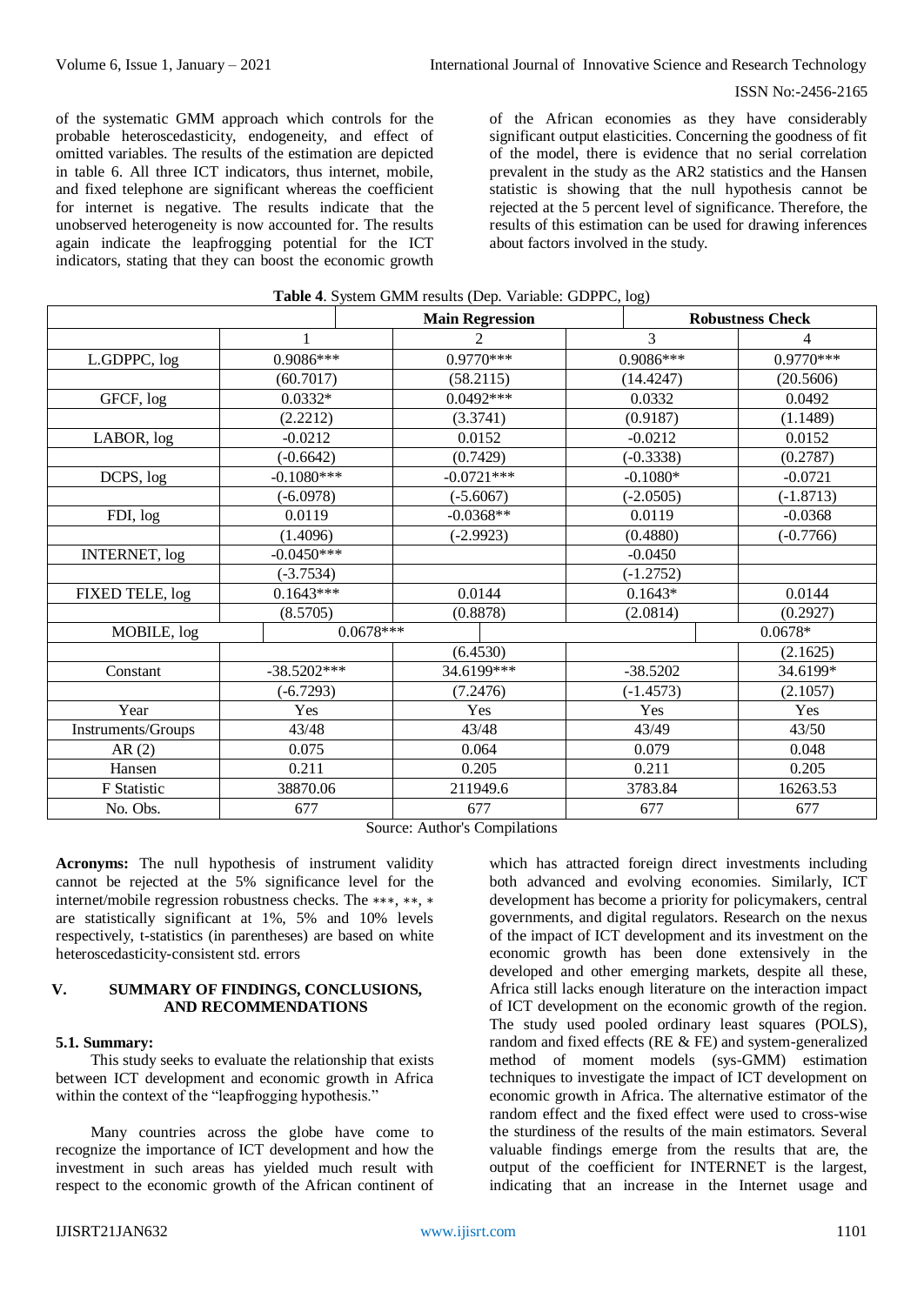subscription will have a stimulating effect on the economic growth of the continent compared to other ICT factors. In addition, our findings are in accordance with most previous empirical studies that showed a significant positive effect of the internet on economic growth in developing countries (Andrianaivo and Kpodar 2011; Sassi and Goaied 2013; Wamboye et al. 2015; Pradhan et al. 2018; etc.). The leapfrogging hypothesis is also found to be true among the three indicators of which INTERNET is most probably the cause for development and growth to occur in Africa. The findings reported by this paper were in accordance with respect to the three objectives stated as follows: The first objective of the study was to examine the impact of ICT development on economic growth in Africa. The second was to show whether ICT "leapfrogging" hypothesis holds in the African context, and lastly was to assess whether ICT development possesses growth-stimulating potentials in Africa. The results again indicate the leapfrogging potential for the ICT indicators, stating that they can boost the economic growth of the African economies as they have considerably significant output elasticities. Finally, this study seeks to establish the role of ICT development and how its investment impact will boost the economic growth of the African continent.

### **5.2. Conclusion:**

Within the context of the "leapfrogging" hypothesis, this study examines the impact of ICT development on economic growth in Africa. By using exclusive panel data of 51 African countries from 2001-2019, a contribution is made to the ICT-economic growth literature on Africa. Three ICT indicators (internet usage, mobile subscriptions, and fixed telephone subscribers) and dynamic modeling techniques were deployed. A remarkable and compelling report was made which shows a robust finding that ICT has a statistically significant impact on economic growth in Africa. The statistically significant coefficient of ICT variables particularly Internet usage and mobile subscription has maintained consistently positive and statistically significant relations to economic growth across all model specifications which is able to leapfrog Africa of its developmental stages. That's the new trend of discussion and results this study seeks to provide. Among the "leapfrogging" hypothesis and the "leapfrogging potentials of the ICT variables, internet usage holds not only for the continent as a whole but also for the sub-regions. The other variables like gross fixed capital formation, fixed telephone subscription, and mobile subscribers, foreign direct investment, financial development, and credit provided by the private sector also have an important role to play since is also a propeller for growth in the region, while labor force participation in another way has a negative impact on economic growth. The huge number of the unproductive and unskilled labour force in Africa has been a major concern in the continent that needs to be addressed, if not this effect will continue to erode the economic growth of the region. Setting up a human library resource training center to empower the unskilled labor force of the region will be the way forward to build human resource capacity for the future, which can complement the usage of ICT base on the socio-economic and political policy of the various regions

having a foreshadow of what the world holds for tomorrow that will boost the economic growth of the region.

The remarks that these studies seek will be boxed in the developmental-enhancing potentials of ICT that must be made as a policy that needs to be implemented by African governments and stakeholders, which is not far-fetched. Notwithstanding, a big percentage of African countries are promoting the use of the internet and mobile subscriptions, which serves as a stepping stone for economic growth but the cost associated with its usage discourages the continuity and does not encourage others to come into the bracket of the modern society for the greater impact of economic growth. That is, to be globally and economically relevant, concerted efforts must be directed toward coupling the internet benefits of ICT usage. To achieve this, there must be a need to reduce the rising costs attributable to the usage of communication technology facilities such as the cost of buying a cellular phone, Internet connectivity rates, subscription rates, and other related costs associated with the usage of ICT.

## **5.3. Policy Implications and Recommendations:**

Several policy implications have emanated from this study. The first policy implication from the findings of this study is that the impact of ICT development has become an important determinant of economic activity for developing economies in Africa, which is linked to objective one of this study. It is therefore recommended that developing country governments in Africa should affect ensuring that ICT and all of its application opportunities are put in place to create a friendly and competitive business environment in the respective countries to attract FDI inflows and digital space for businesses to flourish. Finally, policy measures must be put in place to reduce ICT costs and develop the sector into a more friendly, economic, and productive use of which its impact can be easily seen.

### **5.4. Limitations of the Study and Suggestions for Future Research:**

Despite the efforts put in this study, certain limitations cannot be avoided. First, the scope of the study is narrow specifically to frontier markets in Africa, which may not be sufficient for the general conclusion that the impact of ICT development and its investment effectively promote economic activity. Therefore, widening the scope of the research in the future to cover other continents for comparative analysis will be a source of significant research contribution to the literature. This study has included other determinants of economic growth that provided further insight on the determinants of economic growth among developing countries in Africa. However, we were unable to assess the interaction effect between these other determinants on economic growth in this study. Further research in this regard must fill this research gap.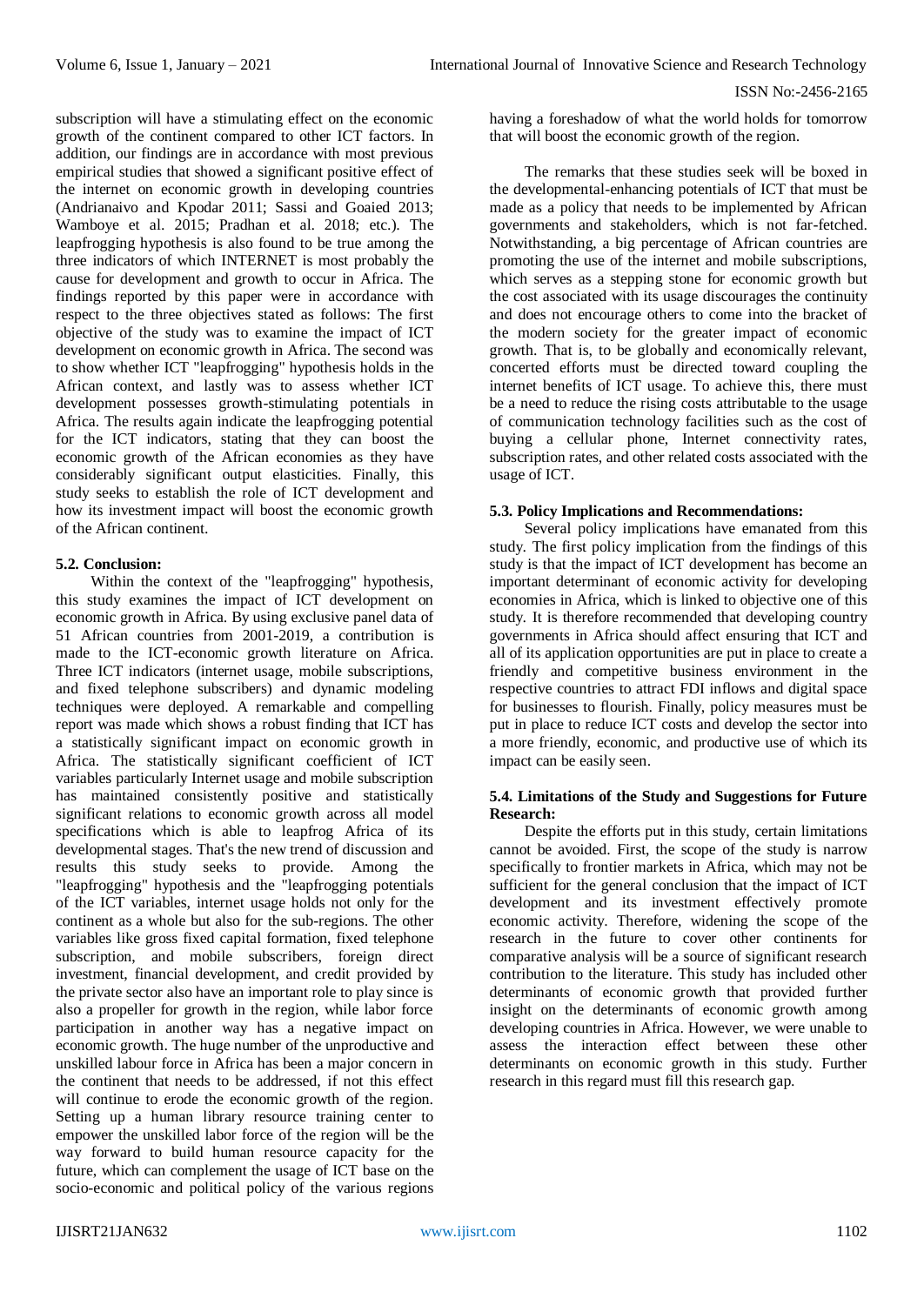## **Appendix**

| <b>Table 5. Correlation Matrix</b> |                    |           |        |        |                    |            |                    |          |           |         |
|------------------------------------|--------------------|-----------|--------|--------|--------------------|------------|--------------------|----------|-----------|---------|
| Variables                          | Economic<br>Growth | Capital   | Labour | Trade  | Domestic<br>Credit | <b>FDI</b> | Mobile<br>Cellular | Intusage | Telephone | Servers |
| Economic Growth                    |                    |           |        |        |                    |            |                    |          |           |         |
| Capital                            | 0.1377             |           |        |        |                    |            |                    |          |           |         |
| Labour                             | 0.4064             | 0.3465    | 1      |        |                    |            |                    |          |           |         |
| Trade                              | 0.44               | 0.1714    | 0.662  | 1      |                    |            |                    |          |           |         |
| Domestic Credit                    | 0.2296             | 0.0721    | 0.1037 | 0.1295 |                    |            |                    |          |           |         |
| FDI                                | 0.0444             | 0.1269    | 0.2411 | 0.2598 | $-0.0171$          |            |                    |          |           |         |
| Mobile Cellular                    | 0.4622             | 0.2036    | 0.234  | 0.2315 | 0.4229             | 0.0358     |                    |          |           |         |
| Intusage                           | 0.3861             | 0.1548    | 0.1665 | 0.1635 | 0.477              | 0.0108     | 0.6654             | 1        |           |         |
| Telephone                          | 0.5733             | $-0.0309$ | 0.3445 | 0.3022 | 0.4943             | 0.0465     | 0.3824             | 0.4394   | 1         |         |
| <b>Servers</b>                     | 0.2593             | $-0.0998$ | 0.1345 | 0.1065 | 0.0596             | 0.0613     | 0.1794             | 0.0543   | 0.207     |         |
|                                    |                    |           |        |        |                    |            |                    |          |           |         |

Source: Author's Compilations

| Table 8. List of Countries |               |                       |               |  |  |  |  |
|----------------------------|---------------|-----------------------|---------------|--|--|--|--|
| <b>Country name</b>        | <b>Region</b> | <b>Country name</b>   | <b>Region</b> |  |  |  |  |
| Algeria                    | NA            | Liberia               | <b>WA</b>     |  |  |  |  |
| Angola                     | CA            | Libya                 | <b>NA</b>     |  |  |  |  |
| Benin                      | WA            | Madagascar            | <b>SA</b>     |  |  |  |  |
| <b>Botswana</b>            | <b>SA</b>     | Malawi                | <b>SA</b>     |  |  |  |  |
| Burkina Faso               | WA            | Mali                  | <b>WA</b>     |  |  |  |  |
| Burundi                    | EA            | Mauritania            | NA            |  |  |  |  |
| Cabo Verde                 | WA            | Mauritius             | <b>SA</b>     |  |  |  |  |
| Cameroon                   | CA            | Morocco               | <b>NA</b>     |  |  |  |  |
| Central African Republic   | CA            | Mozambique            | <b>SA</b>     |  |  |  |  |
| Chad                       | CA            | Namibia               | <b>SA</b>     |  |  |  |  |
| Comoros                    | EA            | Niger                 | <b>WA</b>     |  |  |  |  |
| Congo, Dem, Rep            | EA            | Nigeria               | <b>WA</b>     |  |  |  |  |
| Congo, Rep                 | EA            | Rwanda                | EA            |  |  |  |  |
| Cote d'I voire             | WA            | Sao Tome and Principe | CA            |  |  |  |  |
| Djibouti                   | EA            | Senegal               | <b>WA</b>     |  |  |  |  |
| Egypt, Arab Rep.           | <b>NA</b>     | Seychelles            | EA            |  |  |  |  |
| <b>Equatorial Guinea</b>   | CA            | Sierra Leone          | <b>WA</b>     |  |  |  |  |
| Eritrea                    | CA            | South Africa          | <b>SA</b>     |  |  |  |  |
| Ethiopia                   | CA            | Sudan                 | <b>NA</b>     |  |  |  |  |
| Gabon                      | CA            |                       |               |  |  |  |  |
| Gambia, The                | WA            | Tanzania              | EA            |  |  |  |  |
| Ghana                      | WA            | Togo                  | <b>WA</b>     |  |  |  |  |
| Guinea                     | WA            | Tunisia               | <b>NA</b>     |  |  |  |  |
| Guinea-Bissau              | WA            | Uganda                | EA            |  |  |  |  |
| Kenya                      | EA            | Zambia                | EA            |  |  |  |  |
| Lesotho                    | <b>SA</b>     | Zimbabwe              | EA            |  |  |  |  |

Source: Author's Compilations.

**Acronyms:** EA: East Africa; SA: South Africa; WA: West Africa; CA: Central Africa; and NA: North Africa.

## **Conflicts of Interest**

The author declares no conflicts of interest regarding the publication of this paper.

## **ACKNOWLEDGMENT**

Sponsored by the first author